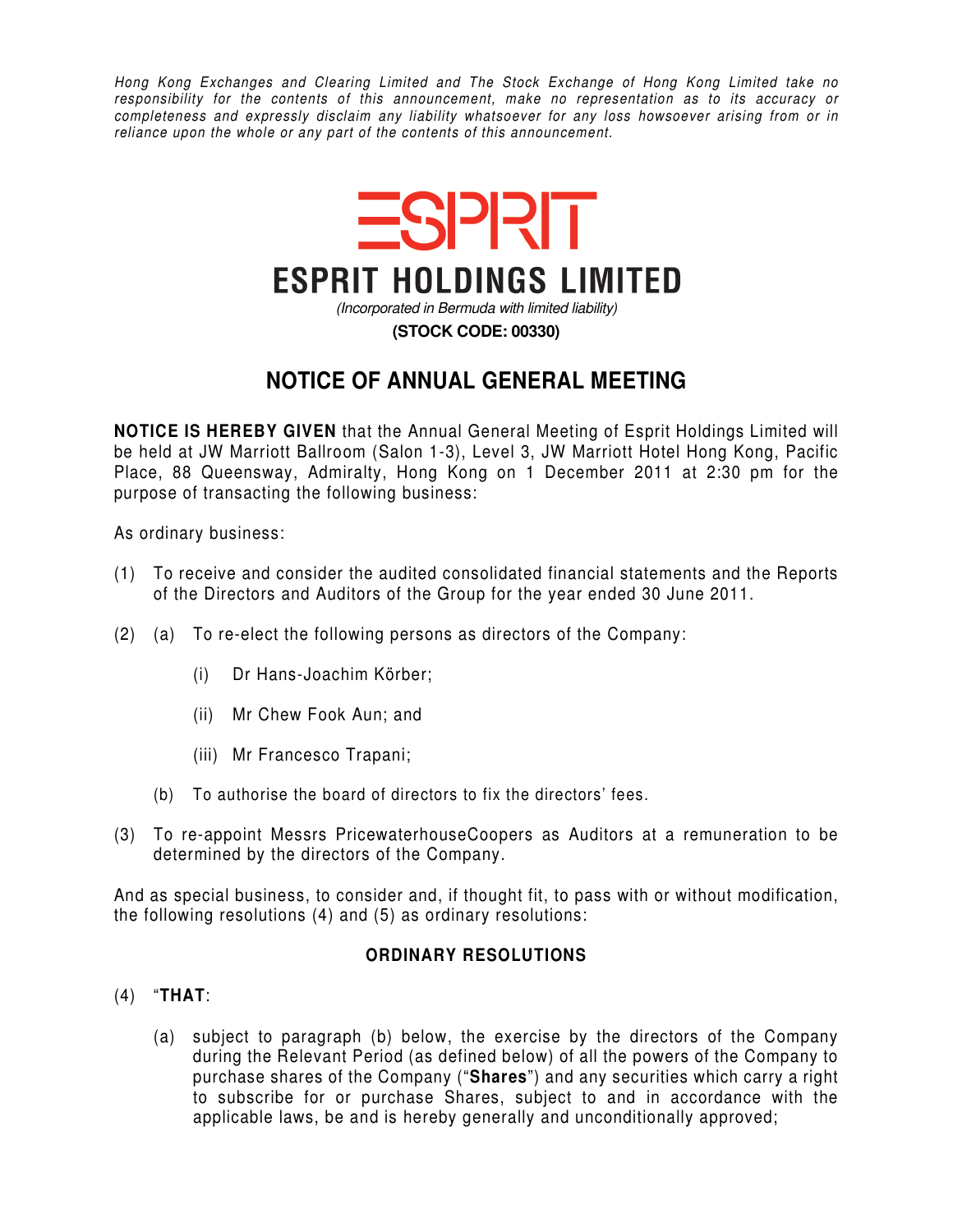- (b) the total nominal amount of Shares which may be purchased pursuant to the approval in paragraph (a) above shall not exceed 10 per cent. of the total nominal amount of the share capital of the Company, and the total number of any securities which carry a right to subscribe for or purchase Shares which may be purchased pursuant to the approval in paragraph (a) above shall not exceed 10 per cent. of such securities of the Company (or any relevant class thereof), in each case in issue as at the date of passing of this resolution, and the said approval shall be limited accordingly; and
- (c) for the purpose of this resolution, "**Relevant Period**" means the period from the passing of this resolution until whichever is the earlier of:
	- (i) the conclusion of the next annual general meeting of the Company;
	- (ii) the revocation or variation of the authority given under this resolution by ordinary resolution of the shareholders of the Company in general meetings; or
	- (iii) the expiration of the period within which the next annual general meeting of the Company is required by the Bye-laws of the Company or any applicable laws to be held."
- (5) "**THAT**:
	- (a) subject to the restriction on discounts and restriction on refreshment of this mandate as stated in the circular to the shareholders of the Company dated 28 October 2011 and subject to paragraph (b) below, the exercise by the directors of the Company during the Relevant Period (as defined below) of all the powers of the Company to issue, allot and deal with additional shares of the Company ("**Shares**") and to make or grant offers, agreements and options during the Relevant Period which would or might require Shares to be issued, allotted or dealt with during or after the end of the Relevant Period be and is hereby generally and unconditionally approved;
	- (b) the total nominal amount of additional Shares issued, allotted, dealt with or agreed conditionally or unconditionally to be issued, allotted or dealt with, pursuant to the approval in paragraph (a) above, otherwise than pursuant to (i) a Rights Issue (as defined below), or (ii) any option scheme or similar arrangement of the Company for the granting or issuance of Shares or rights to acquire Shares, or (iii) the exercise of rights of subscription or conversion under the terms of any warrants issued or to be issued by the Company or any securities which are convertible into Shares of the Company, or (iv) any scrip dividend scheme or similar arrangement providing for the allotment of Shares in lieu of the whole or part of a dividend on Shares of the Company in accordance with the Bye-laws of the Company, shall not exceed 5 per cent. of the total nominal amount of the share capital of the Company in issue as at the date of passing of this resolution; where the additional Shares are being placed for cash consideration, the Company may not issue any additional Shares pursuant to the approval in paragraph (a) above at a discount of 10 per cent. or more; and any refreshments of the approval in paragraph (a) above before the next annual general meeting of the Company is subject to the prior approval of the shareholders of the Company in a general meeting; and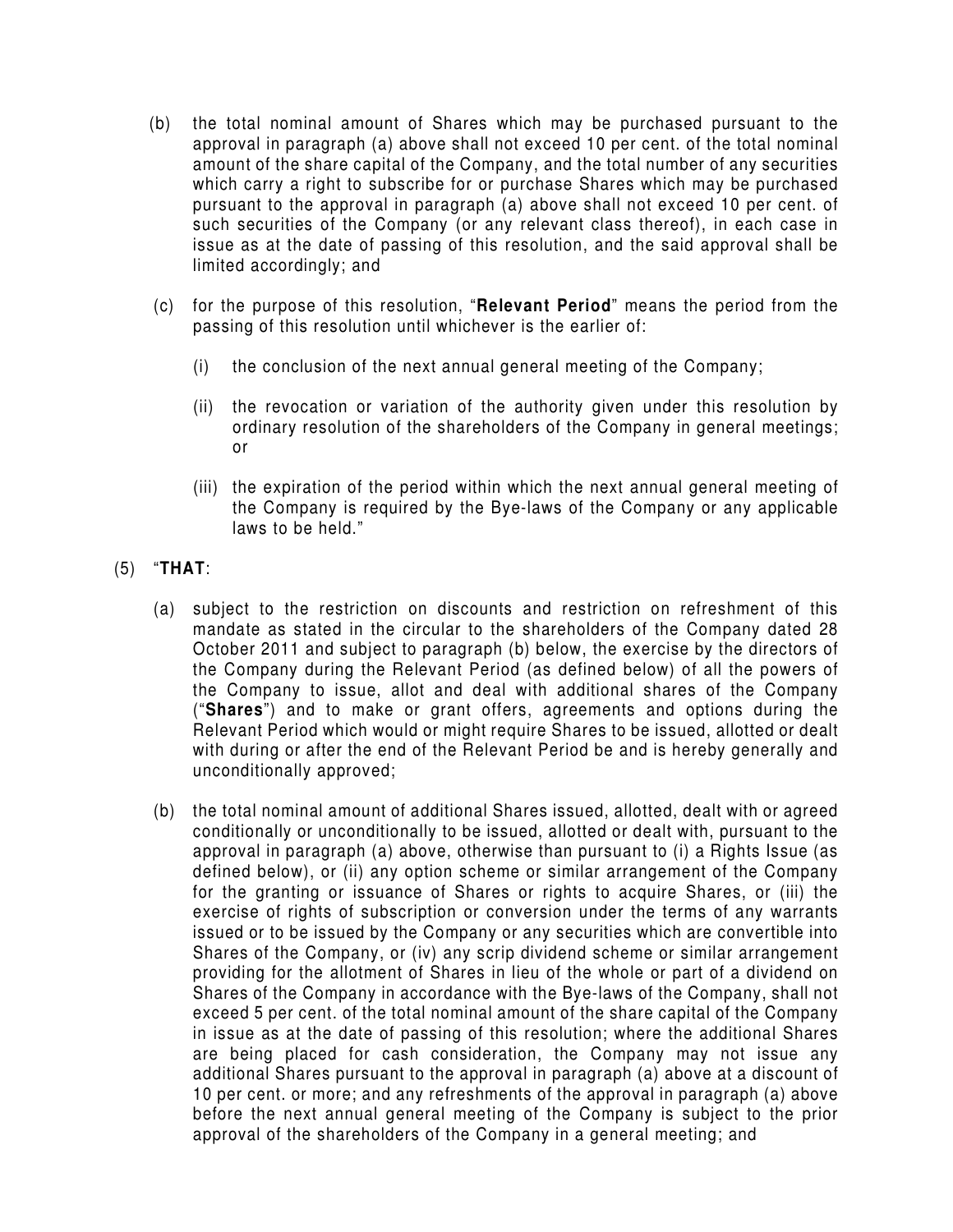- (c) for the purposes of this resolution:
	- (i) "**Relevant Period**" means the period from the passing of this resolution until whichever is the earlier of:
		- (a) the conclusion of the next annual general meeting of the Company;
		- (b) the revocation or variation of the authority given under this resolution by ordinary resolution of the shareholders of the Company in general meetings; or
		- (c) the expiration of the period within which the next annual general meeting of the Company is required by the Bye-laws of the Company or any applicable laws to be held;
	- (ii) "**Rights Issue**" means an offer of Shares open for a period fixed by the directors of the Company to the holders of Shares or any class thereof on a fixed record date in proportion to their then holdings of Shares or class thereof (subject to such exclusions or other arrangements as the directors may deem necessary or expedient in relation to fractional entitlements or having regard to any restrictions or obligations under the laws of, or the requirements of, any recognised regulatory body or any stock exchange in any territory outside Hong Kong)."

By Order of the Board **Esprit Holdings Limited Florence Ng Wai Yin**  Company Secretary

Hong Kong, 28 October 2011

Principal place of business in Hong Kong: 43/F, Enterprise Square Three 39 Wang Chiu Road Kowloon Bay Kowloon Hong Kong

Notes:

- (a) The Registers of Members of the Company will be closed from Tuesday, 29 November 2011 to Thursday, 1 December 2011, during such period no transfer of Shares of the Company can be registered.
- (b) Any member entitled to attend and vote at the Annual General Meeting is entitled to appoint one or more proxies to attend and vote in his stead. A proxy need not be a member of the Company. If more than one proxy is appointed, the appointment shall specify the number of Shares in respect of which each such proxy is appointed. A form of proxy for use in connection with the Annual General Meeting is enclosed with the circular to Shareholders dated 28 October 2011.